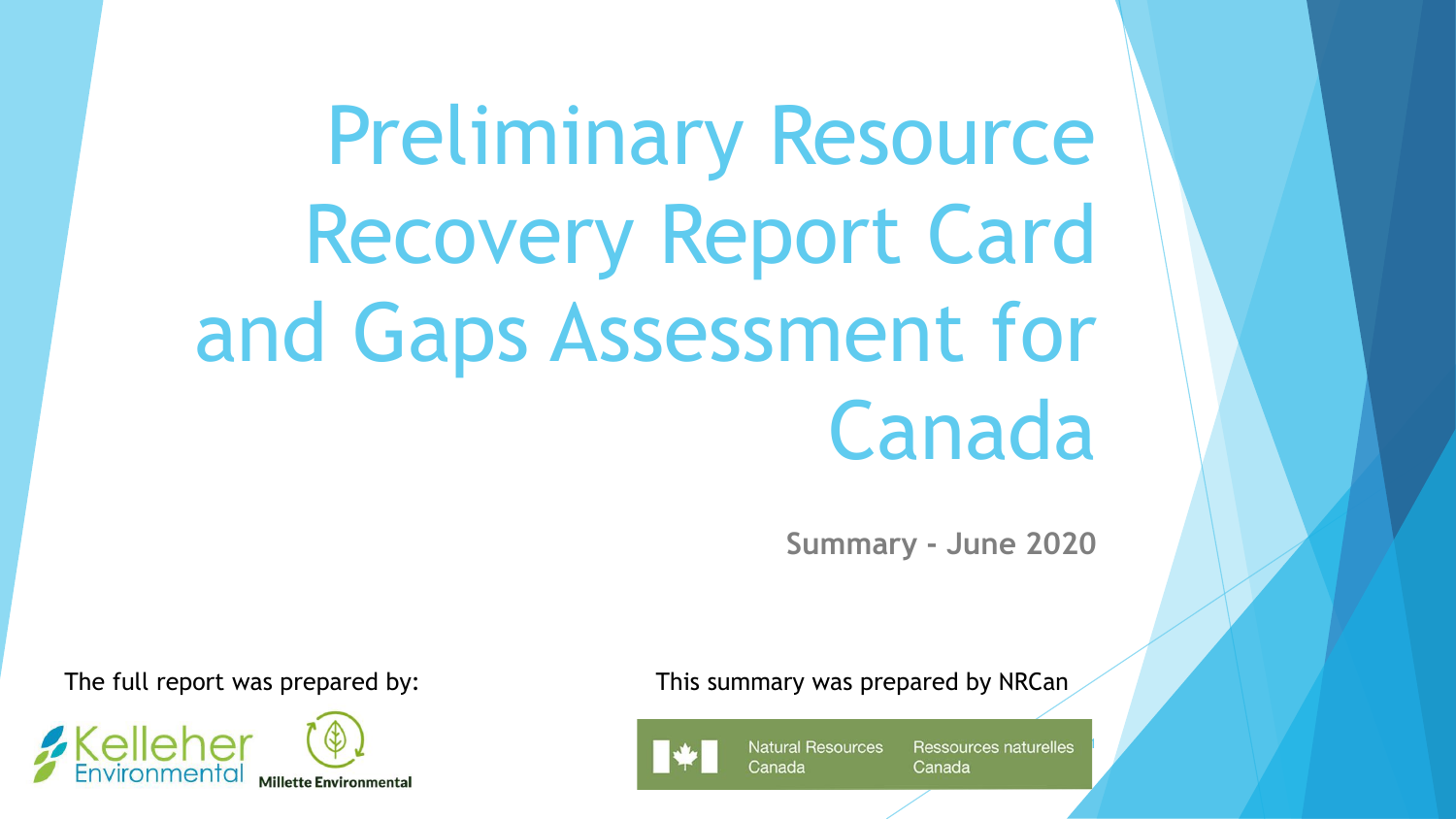# Purpose

- **► To estimate** the recovery and recycling tonnage for selected materials in Canada, using data from published/available sources.
- To include a **gap analysis** and **assessment** for future work needed to refine the preliminary estimates and collect additional data to fill in identified information gaps.
- ▶ To undertake this assignment, Kelleher Environmental was contracted by NRCan (Lands and Minerals Sector and the Canadian Forest Service).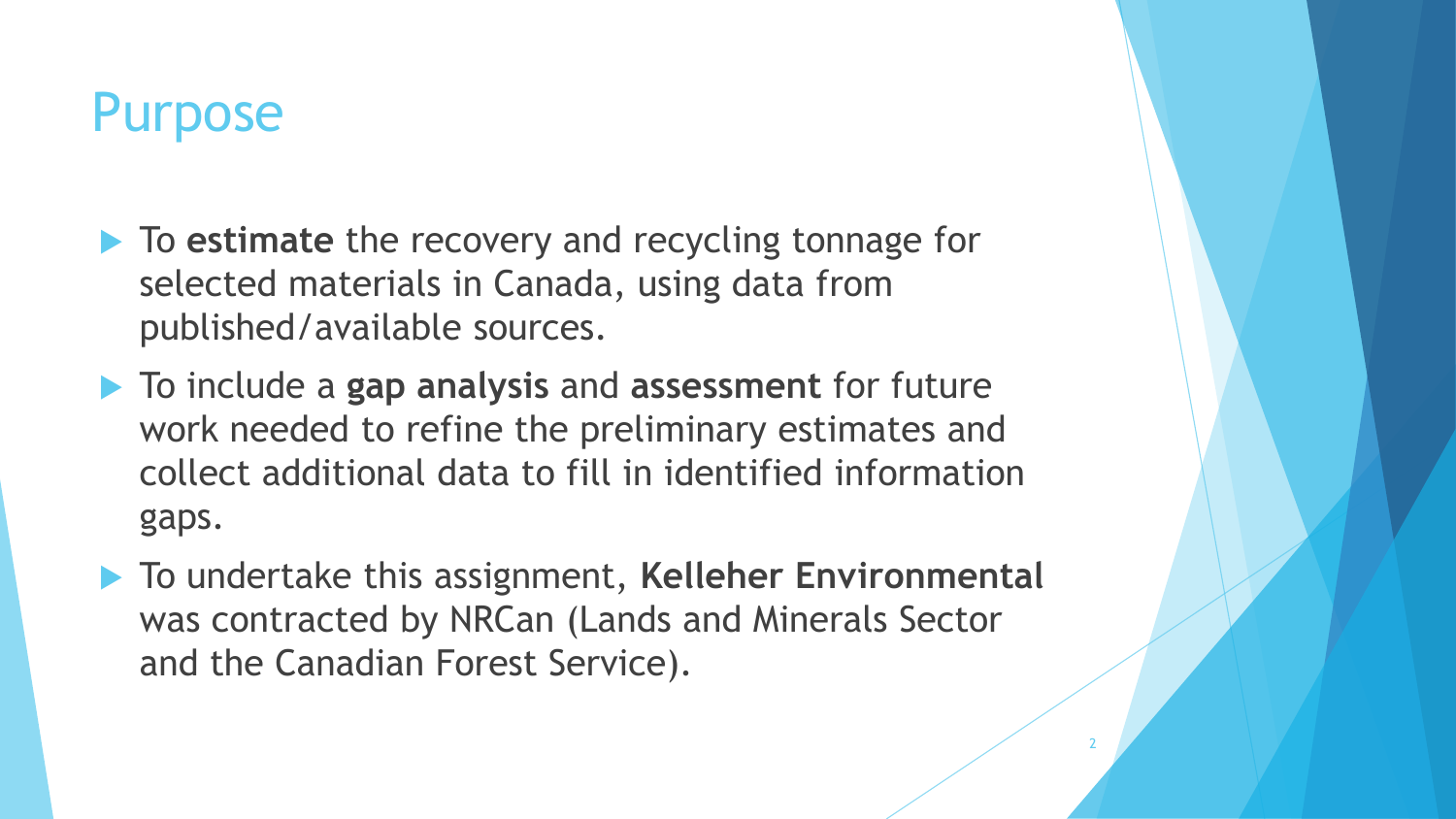# Primary data sources

- NRCan LMS and CFS (contacts, trade data, etc.)
- Statistics Canada (WMIS)
- ECCC studies (plastics, CR&D)
- Standing Committee on Natural Resources
- Industry associations
- Extended Producer Responsibility entities
- Recycling companies, councils and associations
- Journals, miscellaneous reports, studies and articles

3

Internet research, etc.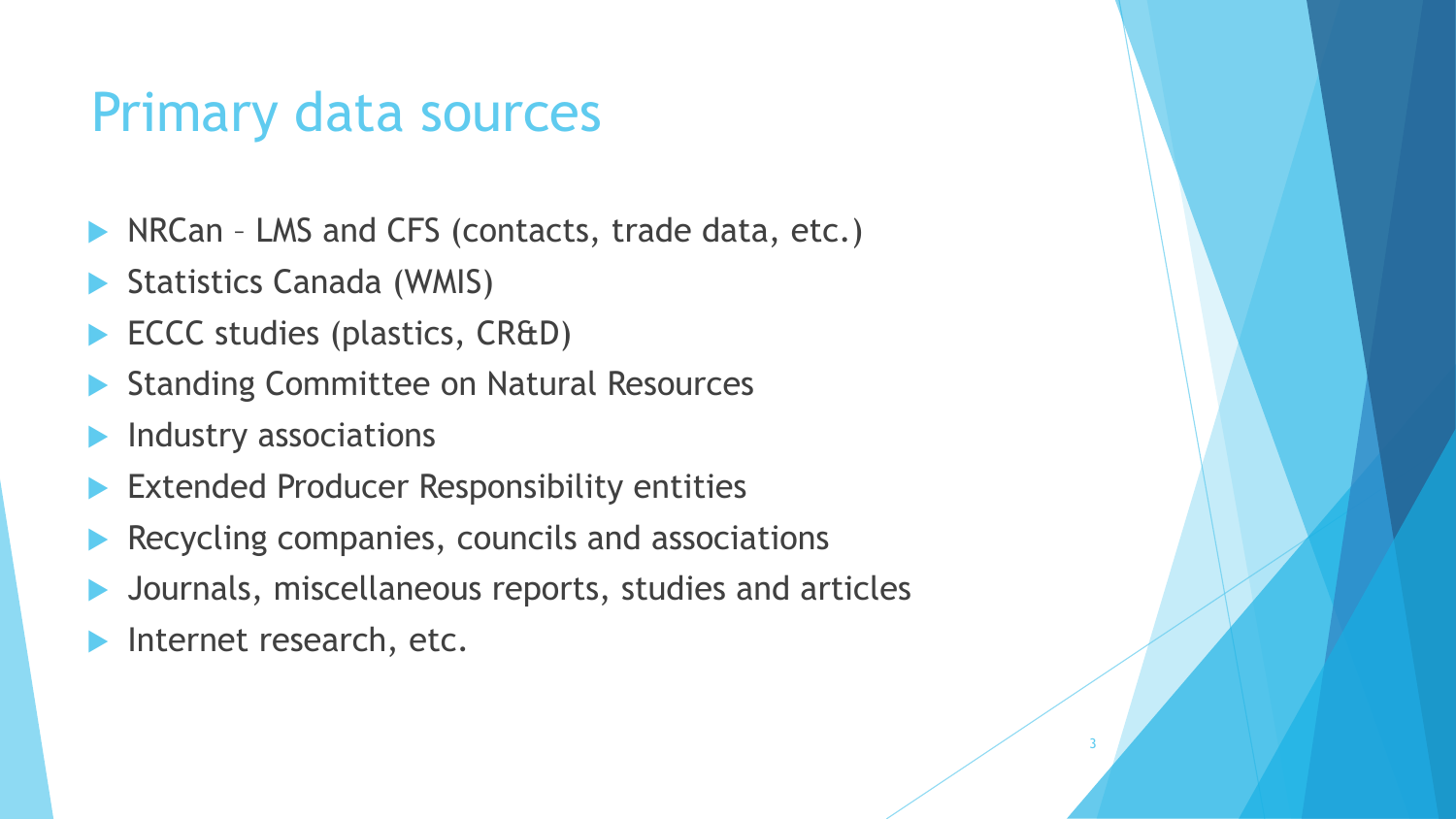

**Materials**

Paper, ferrous metals, non-ferrous metals, glass, plastics, food and yard waste, lumber, wood and drywall (typical recyclables)

4

Auto hulks, tires, electronics, appliances and batteries that are typically recycled to recover metals and plastics (EPR targets) **Products**

Coal combustion products (CCP), steel making residuals, wood ash, and foundry sand **Industrial residuals**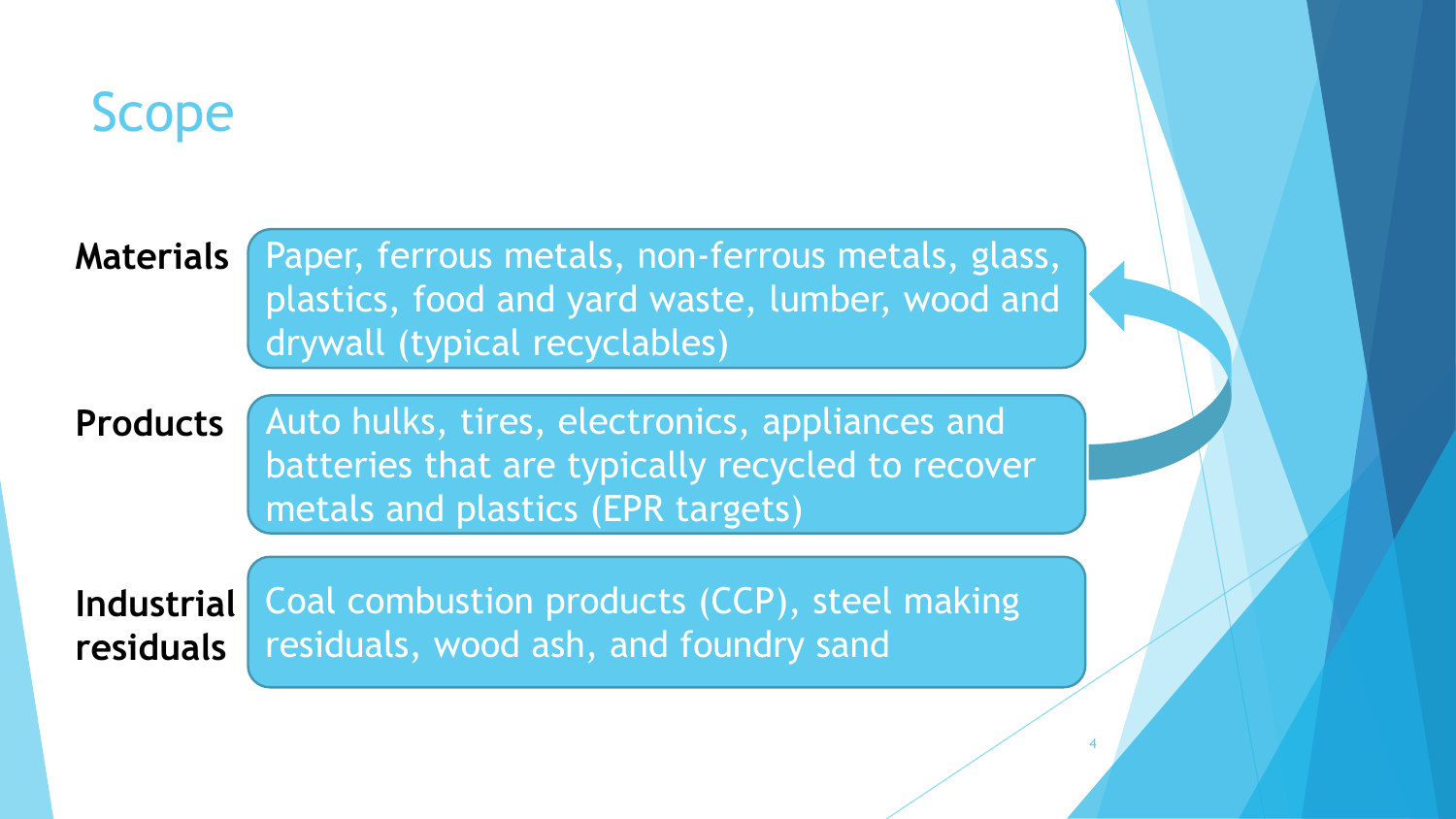# Selected materials & products recovered (22.7 million tonnes/year – 2018 baseline)

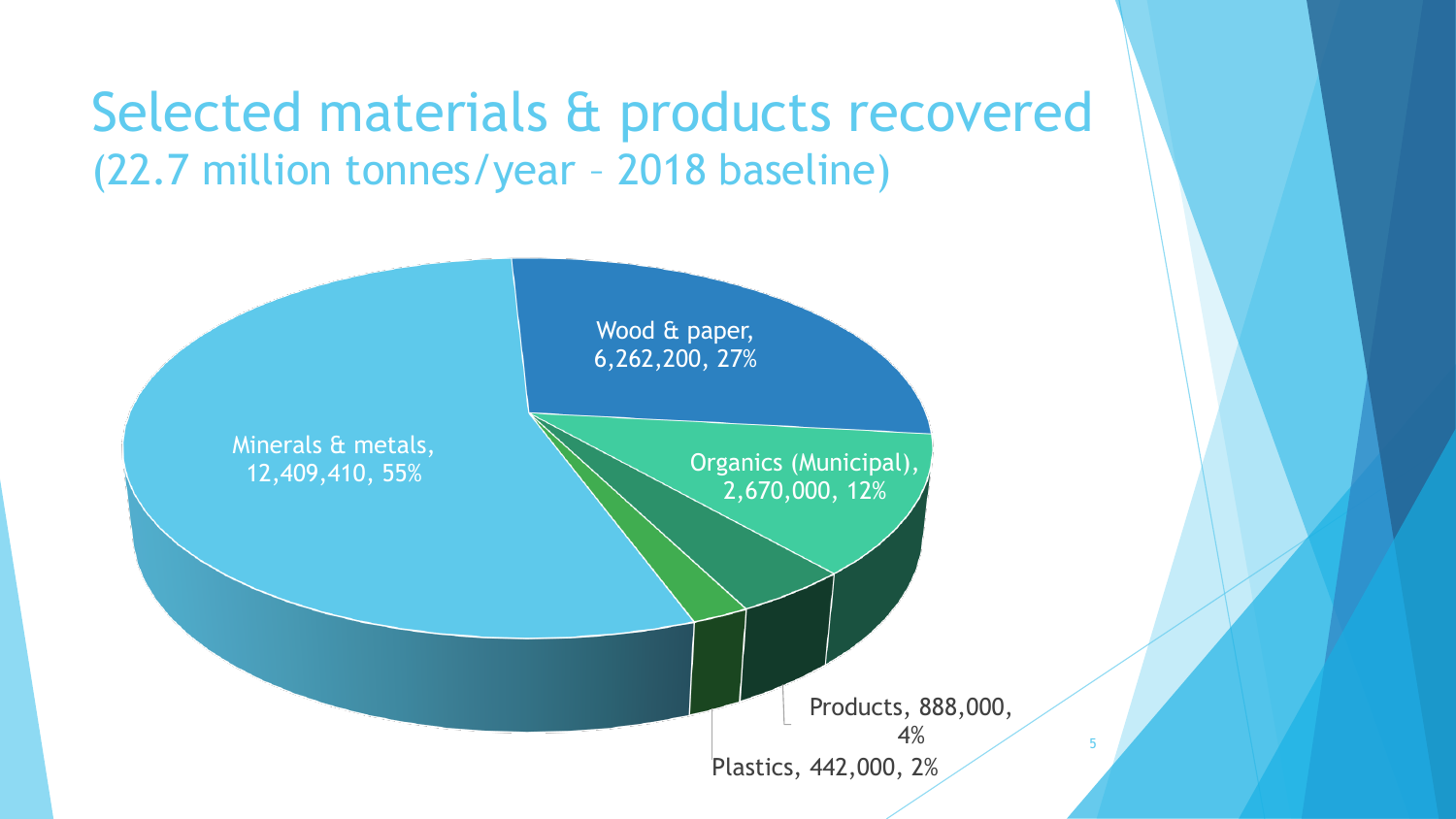# Minerals & metals recovered (2018 estimate, 12.4 million tonnes)

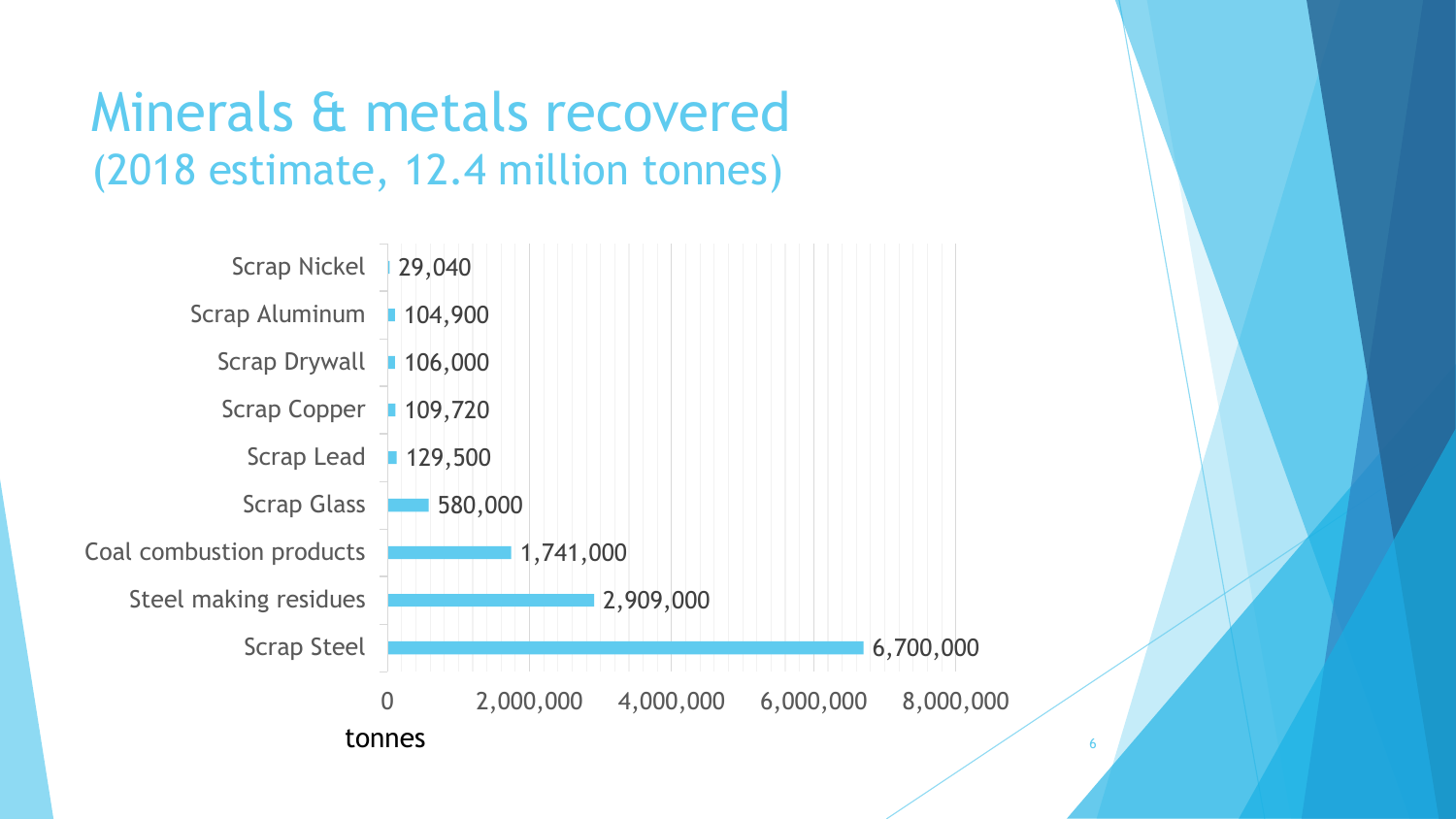## Paper recovered (2018 estimate, 3.6 million tonnes)

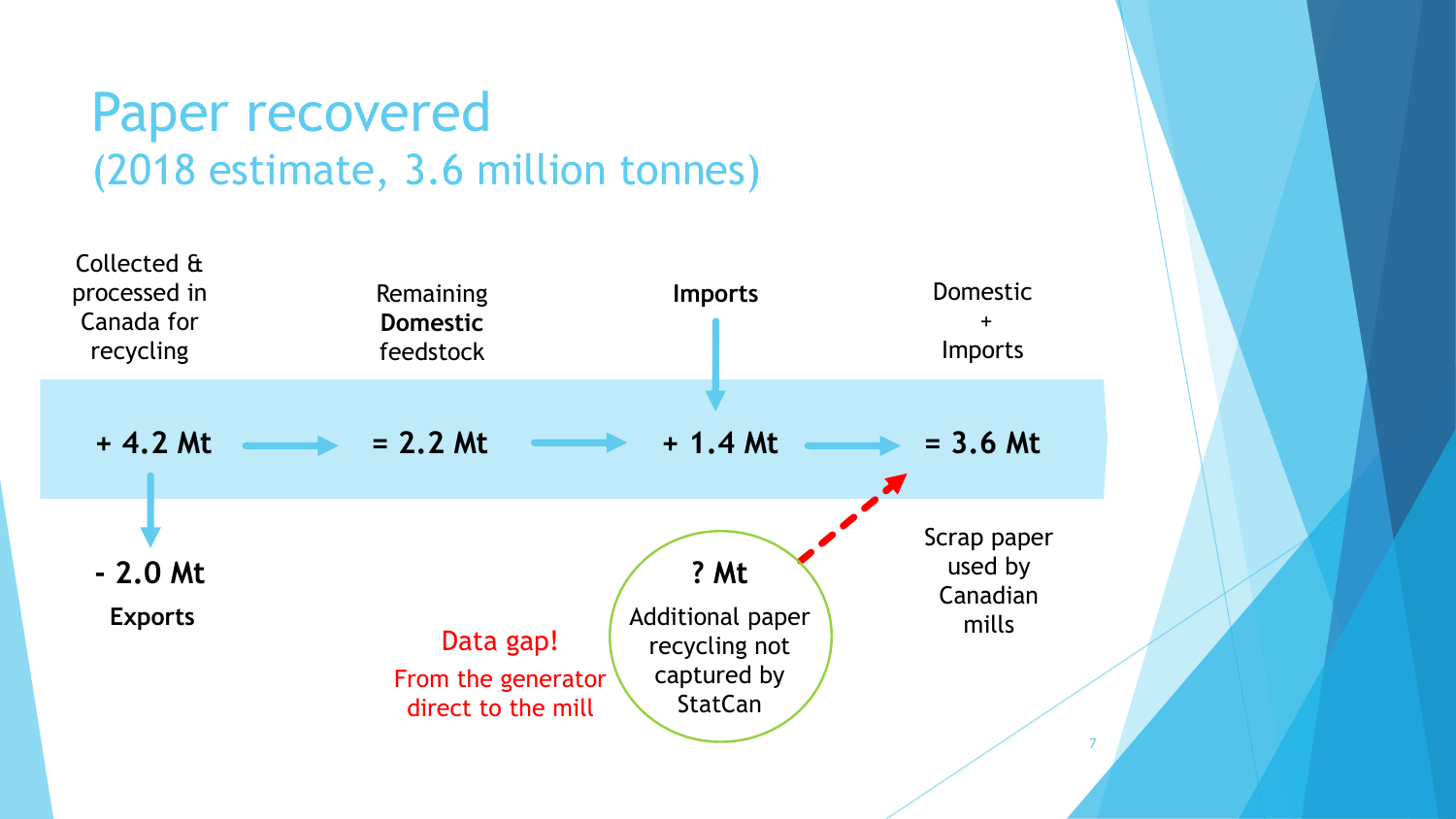# Lumber and wood recovered (2018 estimate, 2.56 million tonnes)

Three general sources:

- Construction, renovation and demolition (CR&D) activities;
- Wood pallets (logistics/shippers); and,
- Forest product industry residuals.

Management options for wood waste include:

- Reuse;
- Recycle into other products such as mulch, animal bedding, etc.; and,
- Use as a biofuel.

| <b>Wood Waste Source Recycled or</b><br><b>Reused</b> | Tonnes/Year |                                                  |
|-------------------------------------------------------|-------------|--------------------------------------------------|
| <b>CR&amp;D</b> activities                            | 283,000     | > CCME report (Kelleher 2015)                    |
| <b>Wood pallets</b>                                   |             | 272,000 $\triangleright$ 14.8 M pallets recycled |
| Industry (mill) residuals                             | 2,000,000   | $\triangleright$ 364 biofuel facilities          |
| Total for Canada                                      | 2,555,000   |                                                  |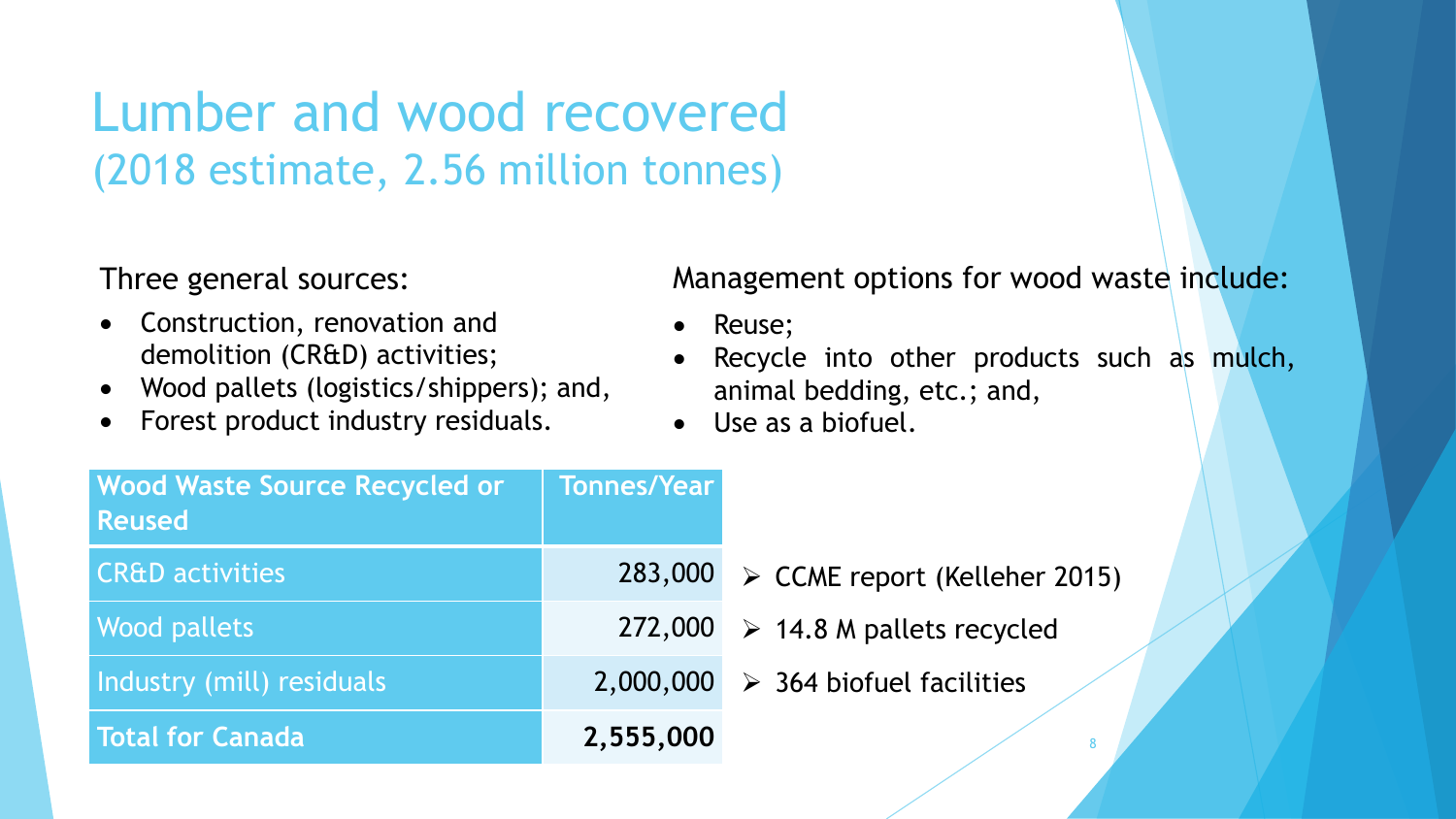### Wood ash (2018 under-estimate, 107,200 tonnes)

#### **Characteristics**

#### **Data**

- Created when tree tops and branches, bark, wood chips, and sawdust are burned to produce bioenergy (often used to power P&P mills).
- More biofuel industry = more wood ash
- Excellent source of lime, potassium and many trace elements that promote plant growth.
- Other beneficial purposes include soil stabilization, road stabilization, solidification of waste, and as a neutralizing (liming) agent.
- ~1 million tonnes/year (IEA Bioenergy, 2018)
- 420,000 t/y in 2013 (Cherian & Siddiqua, 2019).
- 107,200 t/y (boiler ash from Canadian P&P mills, 2013)
- Many gaps and data uncertainties

9

Double-counting concerns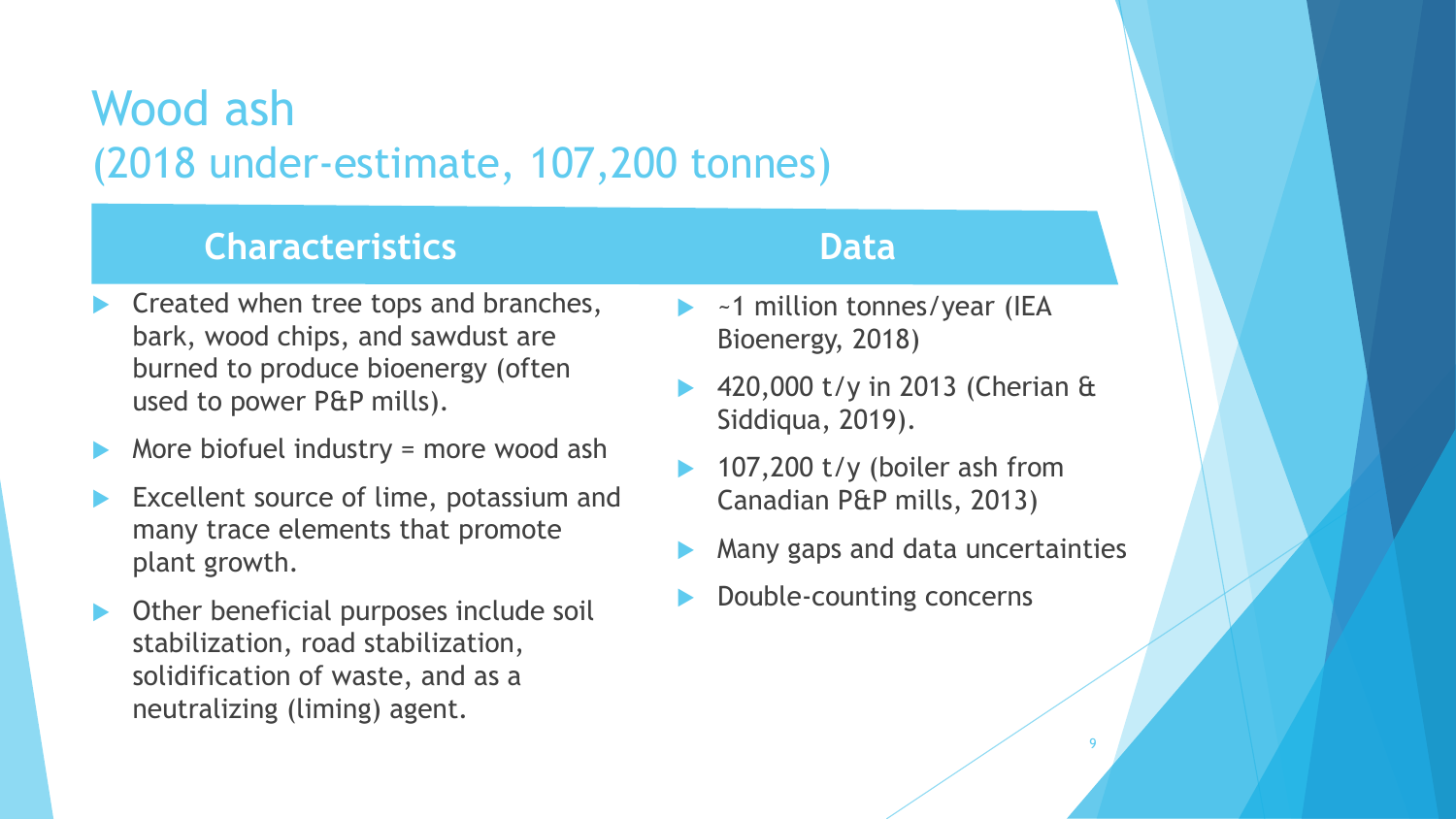# Plastics recovered (2016 estimate, 442,000 tonnes)

| <b>Sector/Source of Plastic Waste</b>      | <b>Discarded</b> | <b>Recovered</b> |
|--------------------------------------------|------------------|------------------|
|                                            | (Tonnes)         | (Tonnes)         |
| Packaging                                  | 1,542,000        | 327,000          |
| <b>Electronic and Electrical Equipment</b> | 214,000          | 33,000           |
| Agriculture                                | 45,000           | 5,000            |
| Automotive                                 | 309,000          |                  |
| White goods                                | 130,000          | 7,000            |
| Construction                               | 175,000          | 11,000           |
| <b>Textile</b>                             | 235,000          | 17,000           |
| Other plastics                             | 617,000          | 43,000           |
| <b>Total for Canada</b>                    | 3,268,000        | 442,000          |

(For ECCC, by Deloitte and Cheminfo, 2019)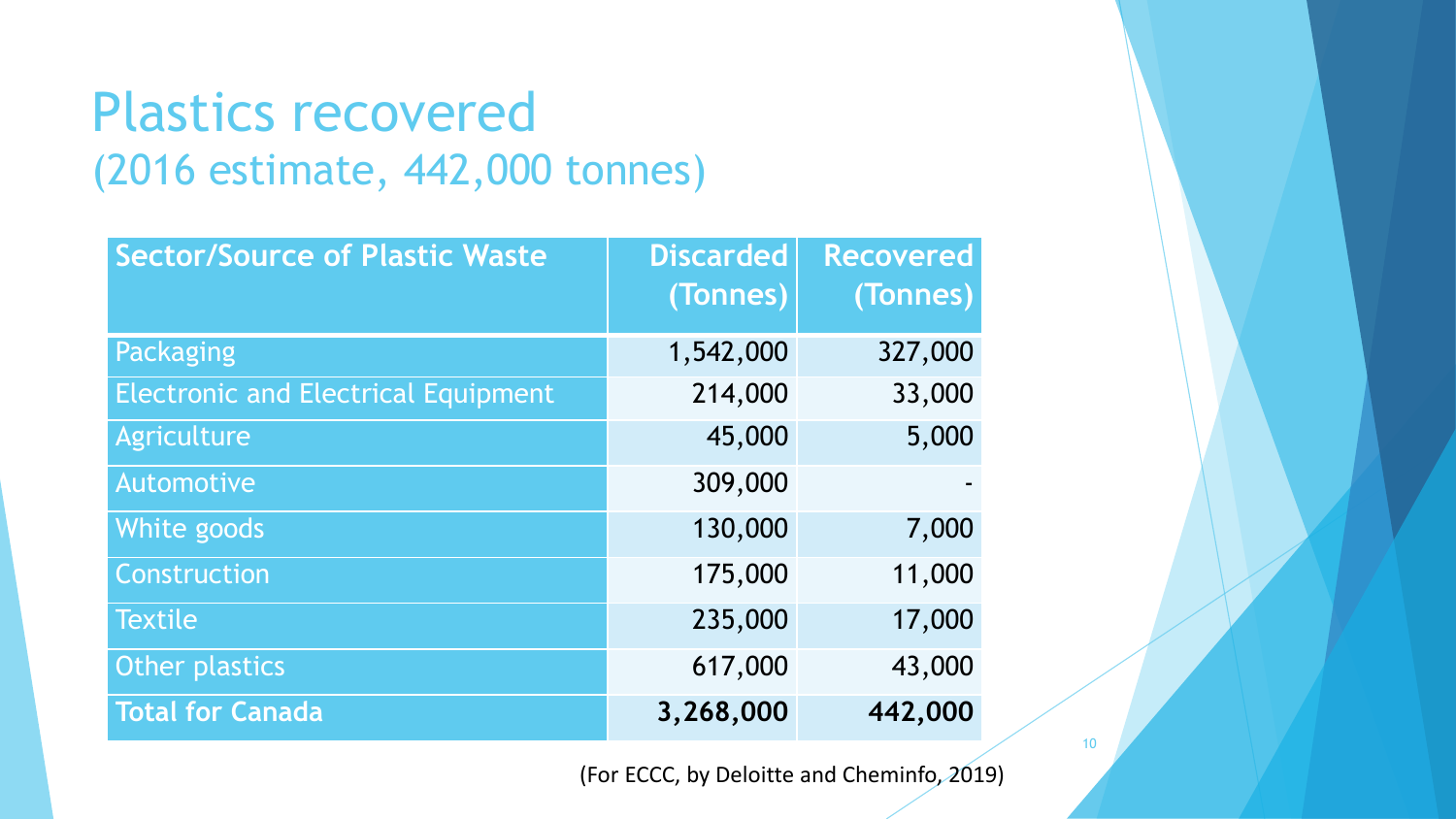# Selected end-of-life products

- **Auto Hulks**
- $\blacktriangleright$  Tires
- **Electronic Waste**
- **Large Appliances (White Goods)**
- Small Appliances (BC EPR program)
- Batteries (Lead Acid and Small/Consumer)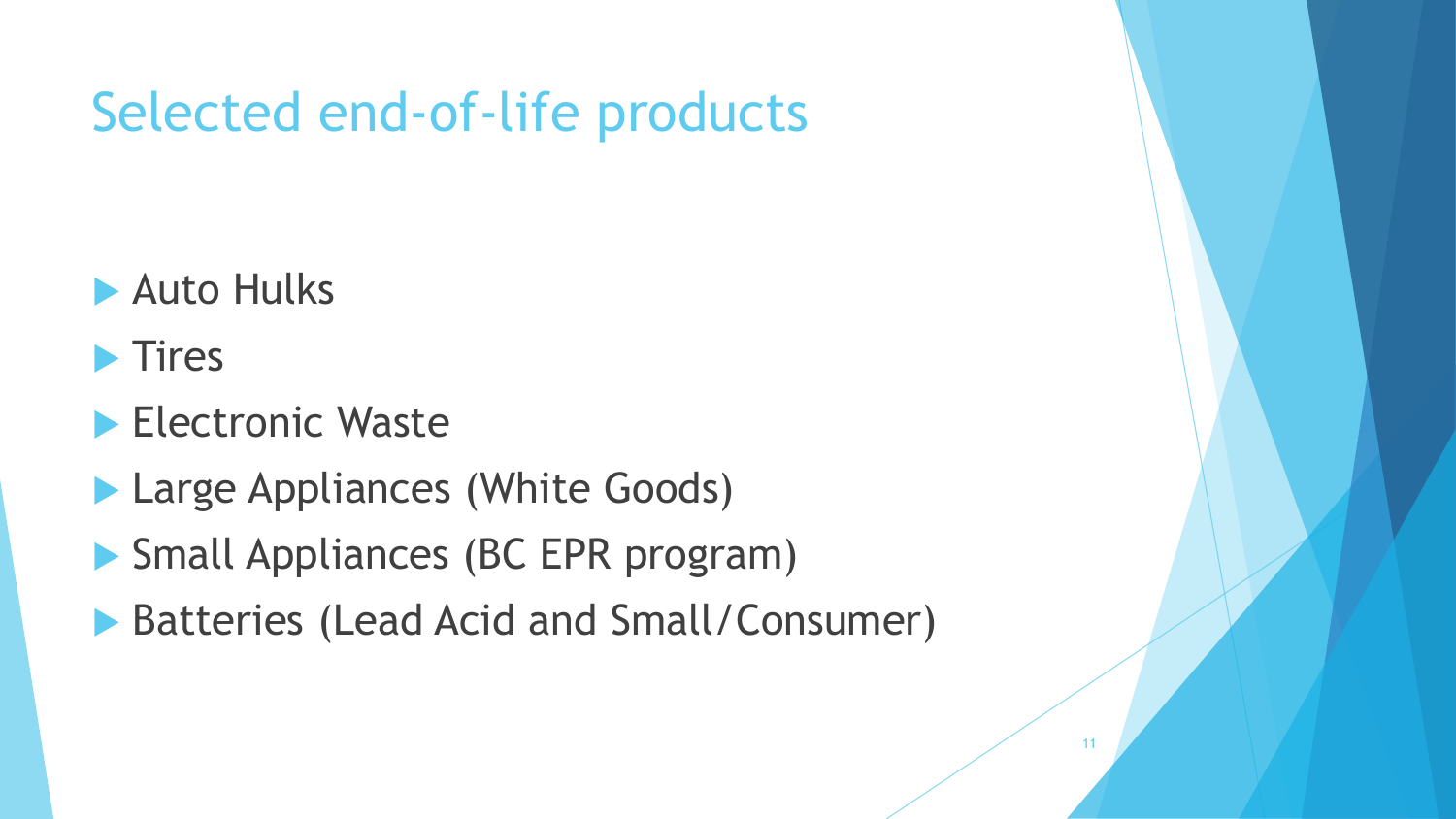# Auto hulks (or vehicles)

About 1.6 million vehicles are scrapped each year in Canada. Assume average weight per vehicle is 1,818 kg  $= 2.9$  million t/y

- Ferrous metals: sheet steel, steel, cast iron (70%)
- Non-ferrous metals: aluminum, copper/brass, and others (6%)
- Auto Shredder Residue (ASR): glass, plastics, foam, etc. (24%)
	- ▶ 320,000 448,000 t/y of ASR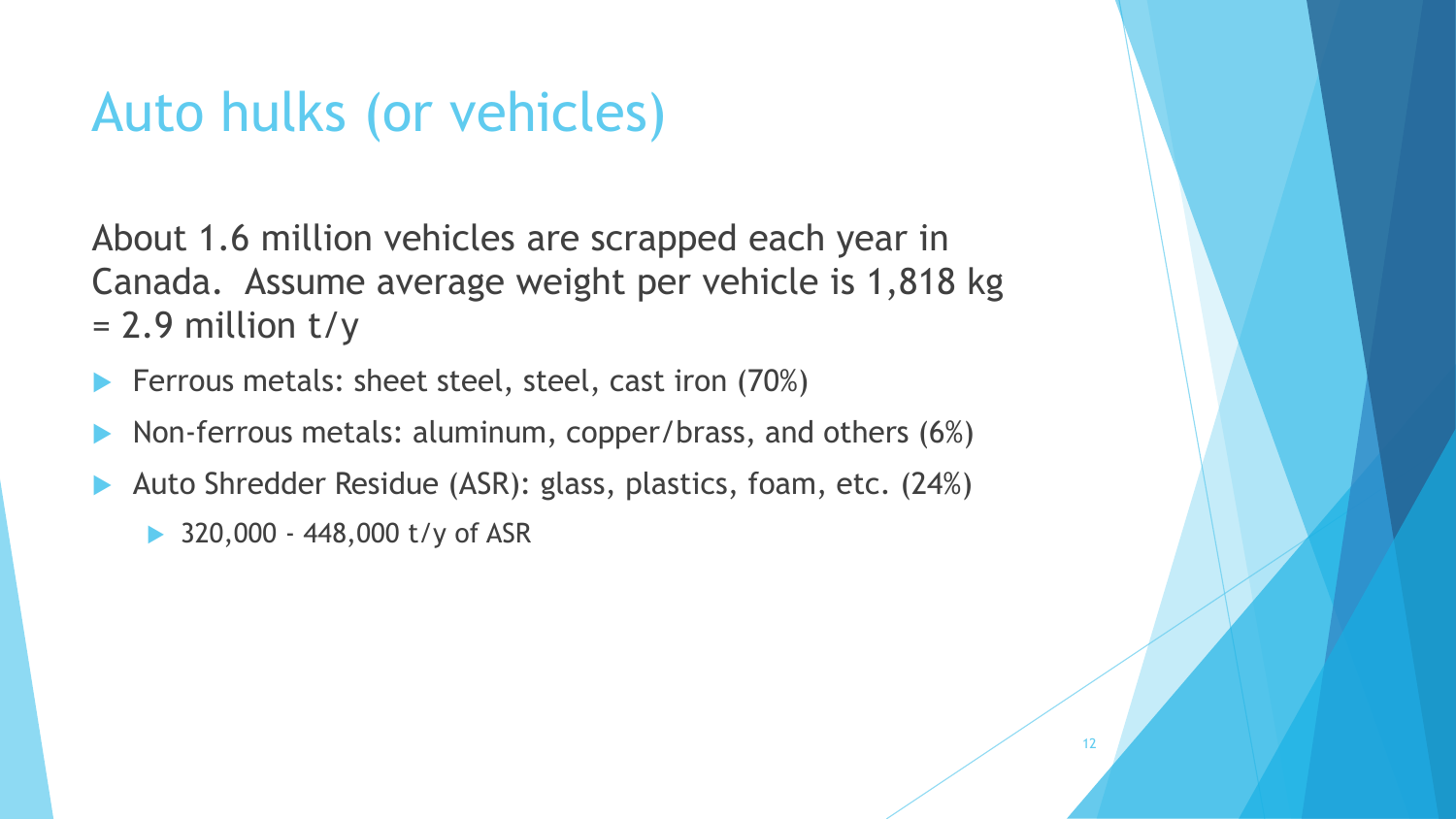

#### Data challenge!

Source: Argonne Lab.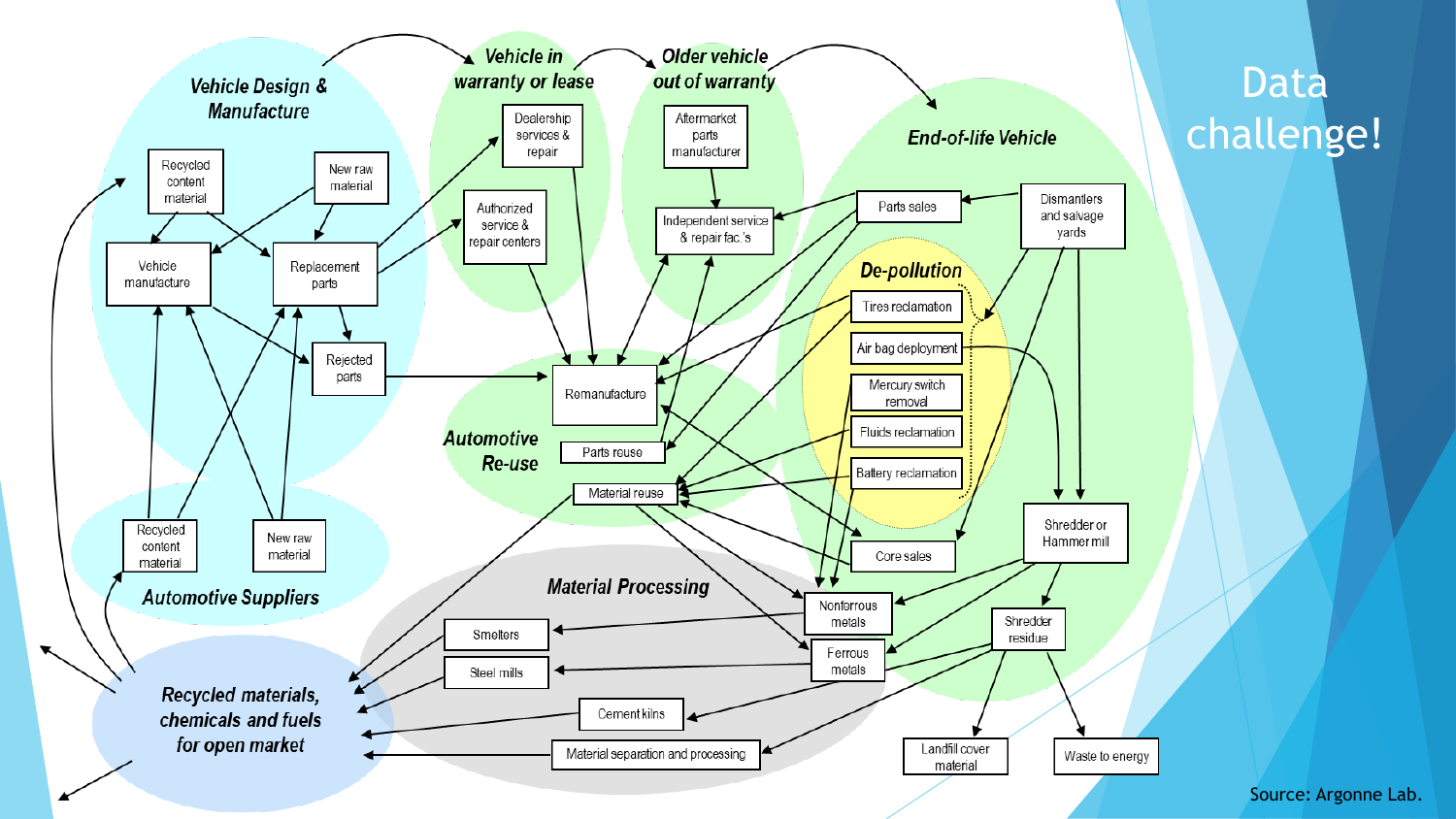### End-of-life tires (2017 data, **452,962 t.** reused, recycled, or recovered)

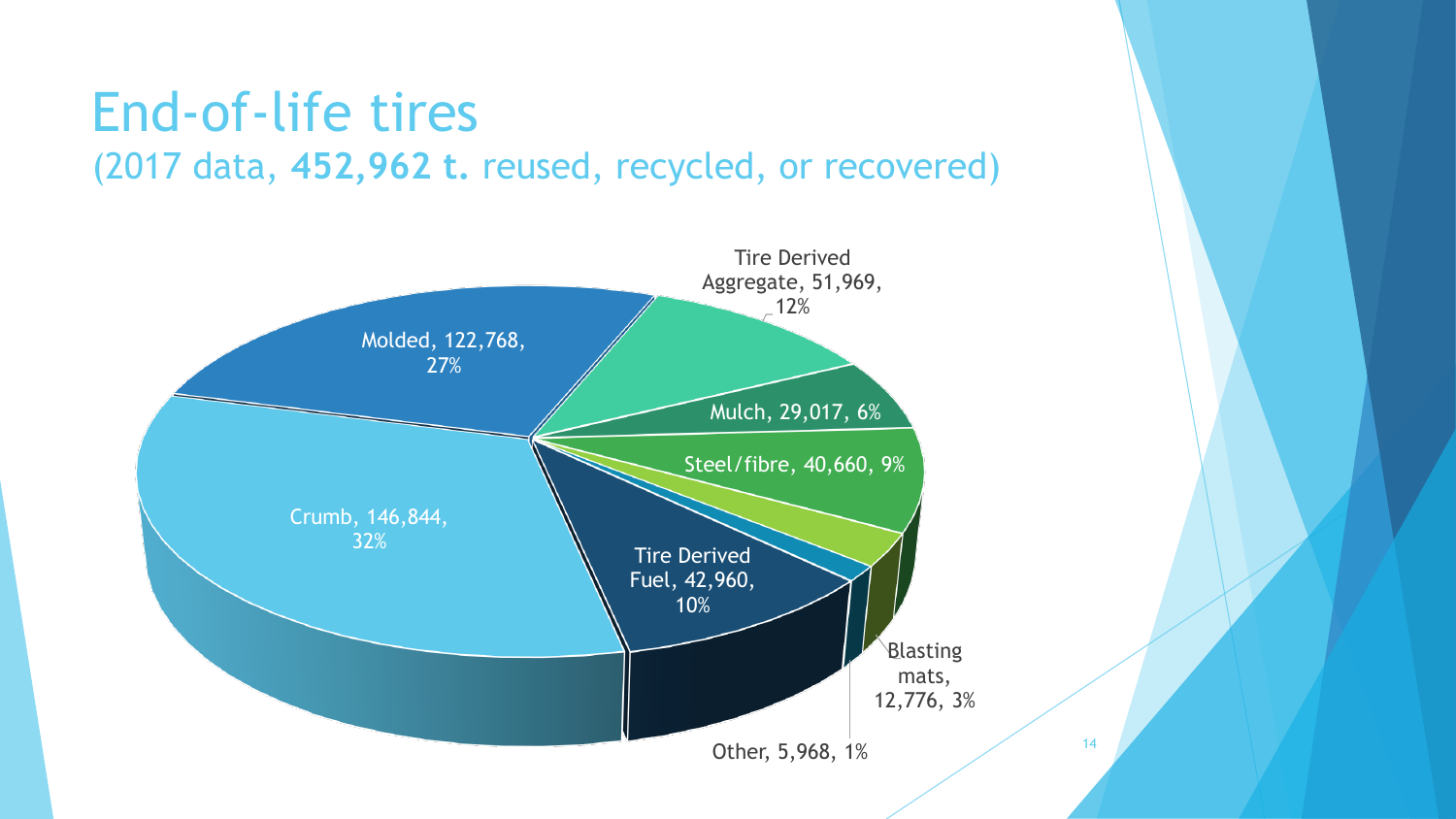### Electronic waste (2018, EPR and Stewardship Programs = **106,882 t.)**



| <b>Steel</b>                                | 27.6% |
|---------------------------------------------|-------|
| <b>Plastics</b>                             | 13.7% |
| Glass                                       | 12.9% |
| Copper                                      | 8.7%  |
| Refurbished Products                        | 7.1%  |
| Circuit Boards and Other PM Target<br>Goods | 5.5%  |
| Batteries & Battery Backups                 | 2.0%  |
| Aluminum                                    | 1.4%  |
| <b>Print Cartridges</b>                     | 1.0%  |
| <b>Mixed Metals</b>                         | 0.8%  |
| Other                                       | 19.2% |

Source: Greentec, 2018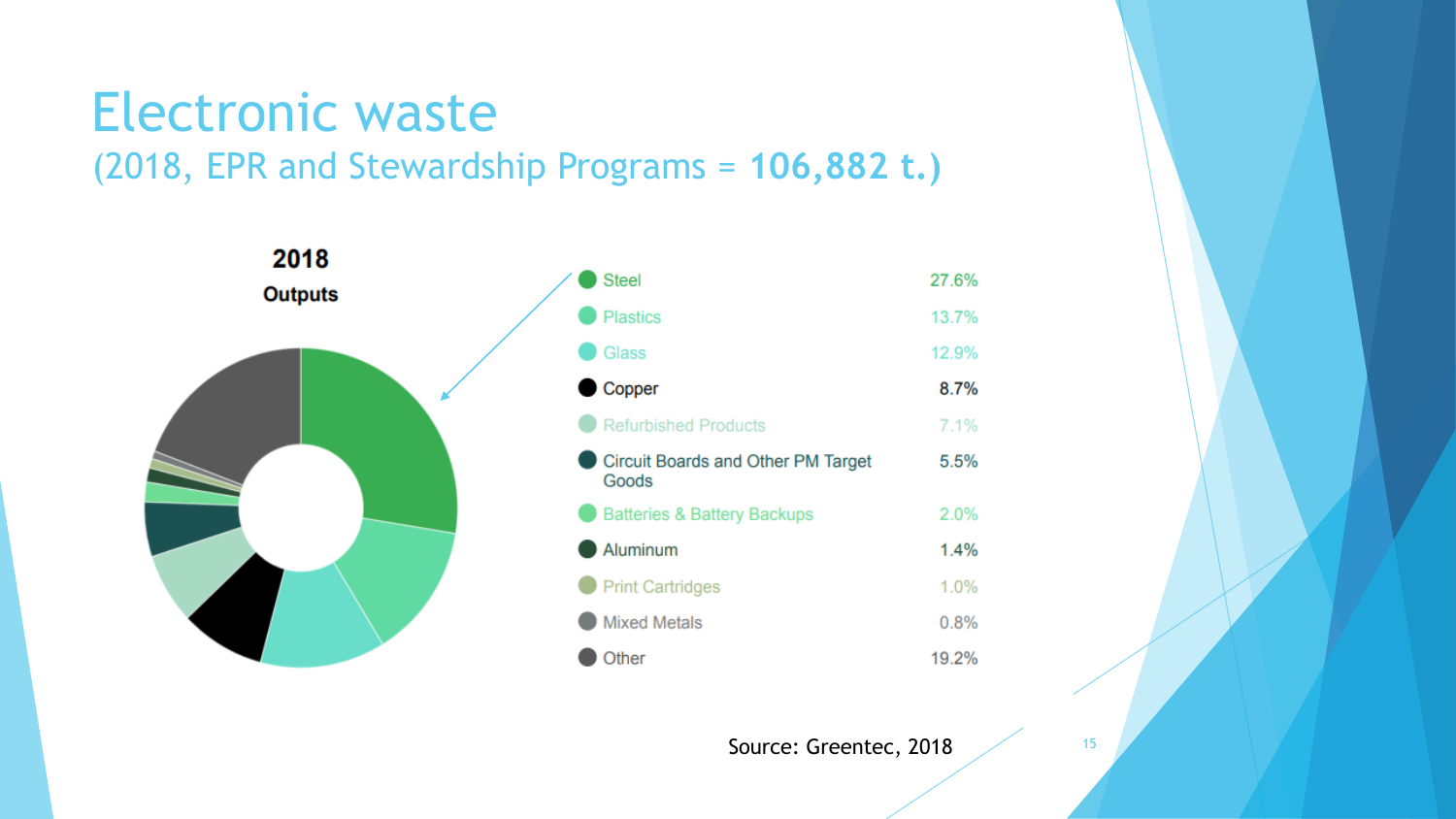# Large appliances ("white goods") (2016, **330,820 tonnes**)

| <b>Province/Territory</b>                 | <b>Tonnes Diverted</b> |    |
|-------------------------------------------|------------------------|----|
| <b>British Columbia</b>                   | 20,493                 |    |
| <b>Alberta</b>                            | 9,365                  |    |
| Saskatchewan                              | 1,995                  |    |
| Manitoba                                  | $N/A^*$                |    |
| <b>Ontario</b>                            | 11,739                 |    |
| <b>Quebec</b>                             | 276,767                | ?! |
| <b>New Brunswick</b>                      | $N/A^*$                |    |
| <b>Nova Scotia</b>                        | 1,412                  |    |
| <b>Prince Edward Island</b>               | 6,325                  |    |
| <b>Newfoundland &amp; Labrador</b>        | $N/A^*$                |    |
| Yukon, Northwest Territories, and Nunavut | $N/A^*$                |    |
| Total (includes suppressed data)          | 330,820                |    |

\*Data suppressed to meet the confidentiality requirements of the Statistics Act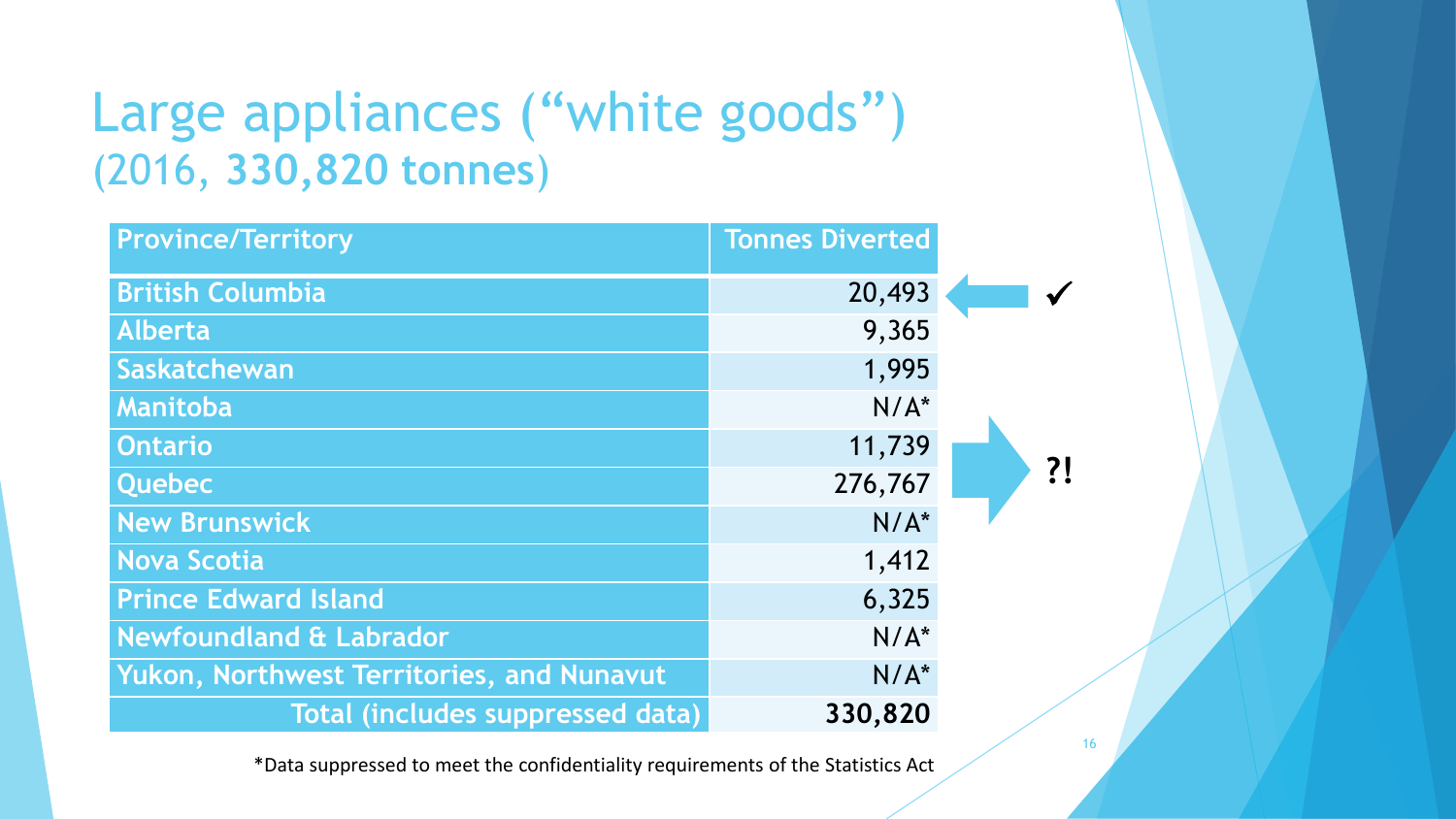# Small appliances (2018, BC only, **5,092 tonnes**)



#### Post-processing composition data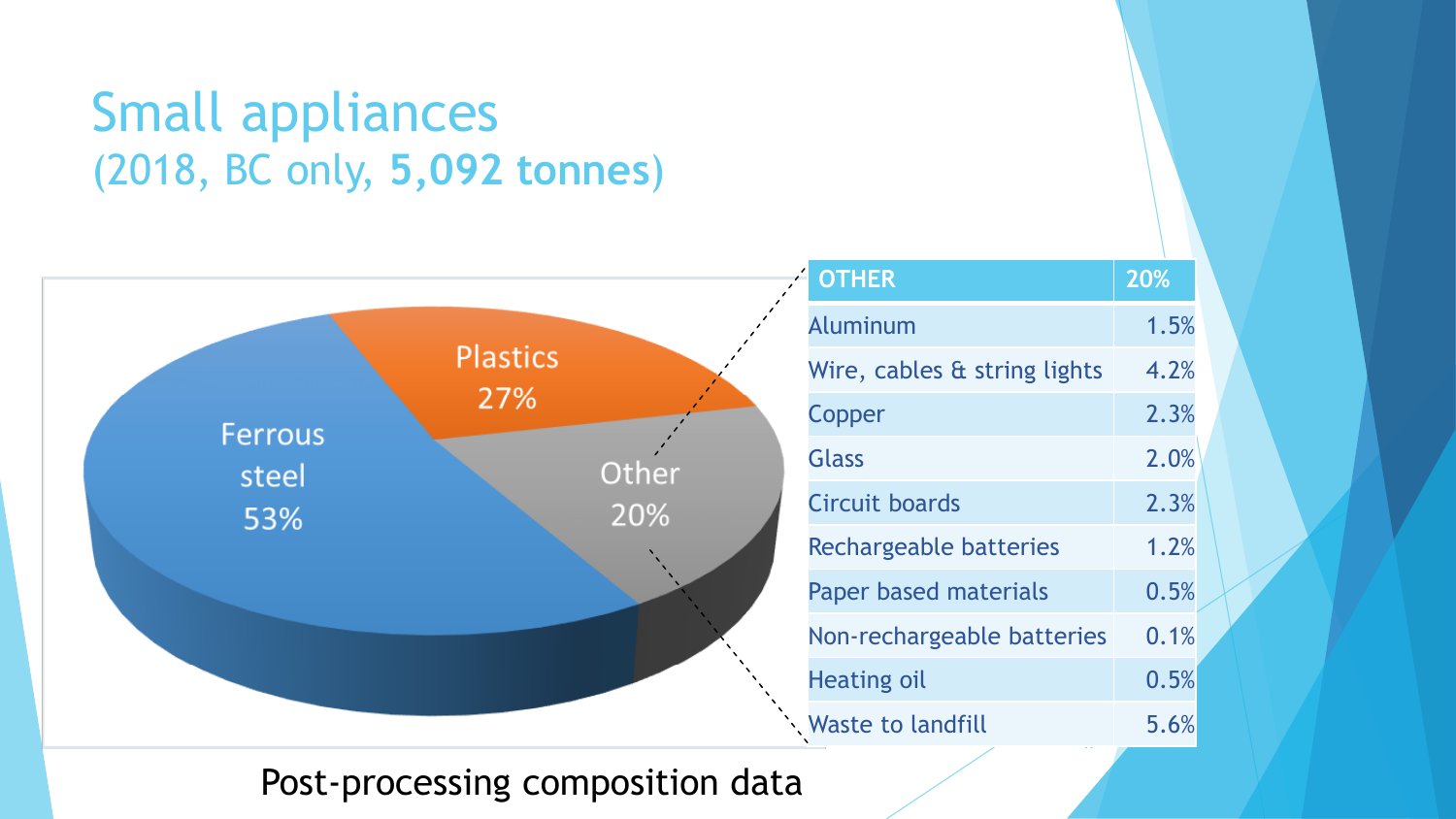# **Batteries**

- ▶ Lead acid batteries (LABS) -129,500 tonnes lead
	- ▶ 129,500 tonnes secondary lead (an NRCan #)
	- 34,000 tonnes of LABs under EPR programs (BC, MB, NS, PE)
- ▶ Consumer batteries 5,000 tonnes through Call2Recycle and Ontario MSHW
	- Rechargeable: NiCd, NiMH, Li-ion, SSLA/Pb
	- Single-use: Li primary, alkaline, C-Zn
- Battery Council International:
	- **▶ 2014-2018 National (USA)** Recycling Rate Study LABS = 99%
- USA rate similar to Canada. Why?
	- Because of the high value of lead and similar (even integrated) end-of-life vehicle management systems.

Kelleher Environmental 2020 and the state of the state of the state of the state of the state of the state of the state of the state of the state of the state of the state of the state of the state of the state of the stat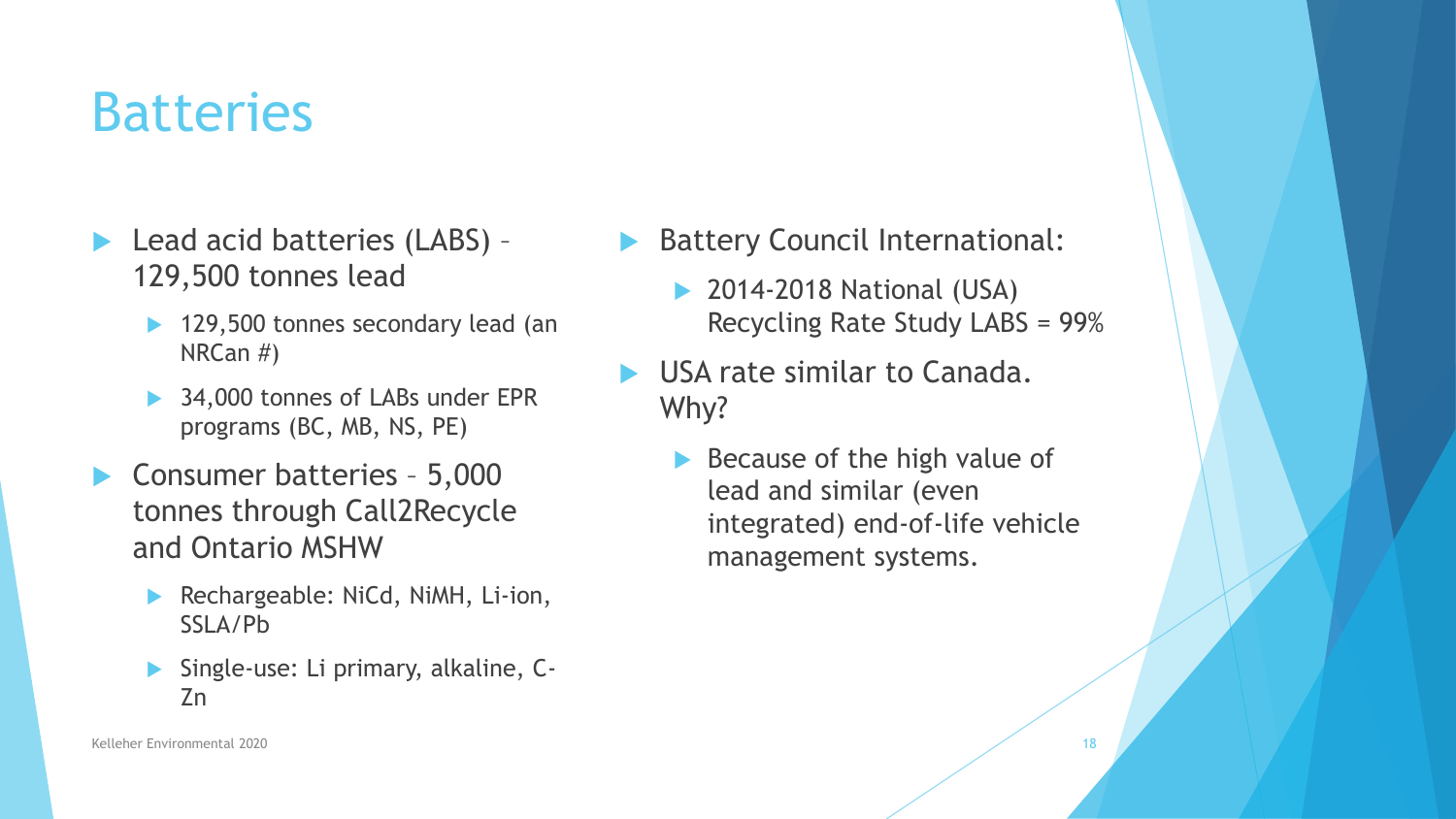# **Gaps**

- **Agricultural/food waste:** Data missing food and animal wastes from rendering plants used to make protein meals and fat products; food wastes or other wastes sent to farms for use as animal feed or bedding; and, agricultural waste (including livestock manure and offal) processed via land application or on-site anaerobic digestion.
- **Battery recycling:** Large amounts of batteries are used by the industrial, commercial and institutional sectors. Neither recycling practices nor quantities are known.
- **Deposit-return system and EPR programs:** Clarify with STATCAN to determine if WMIS includes deposit return systems for beverage containers and materials from EPR programs. These materials would be mostly aluminum, glass and some plastic.
- **Foundry sand utilization:** Follow up with the Canadian Foundry Association to confirm current practice and seek quantities.
- **Metal shredder capacity:** Need to identify the capacity and throughput of metal shredders in Canada (in tonnes/year) in ore detail.
- **Scrap aluminum, copper, zinc and nickel:** No data on domestic recycling operations.
- **Scrap paper:** Business-to-business waste paper flow data missing.
- **Wood ash:** The amounts produced are likely greater than 2 million t/y. Management pathways for the wood ash need to be identified through additional research 19 and 19 and 19 and 19 and 19 and 19 and 19 and 19 and 19 and 19 and 19 and 19 and 19 and 19 and 19 and 19 and 19 and 19 and 19 and 19 and 19 and 19 and 19 and 19 and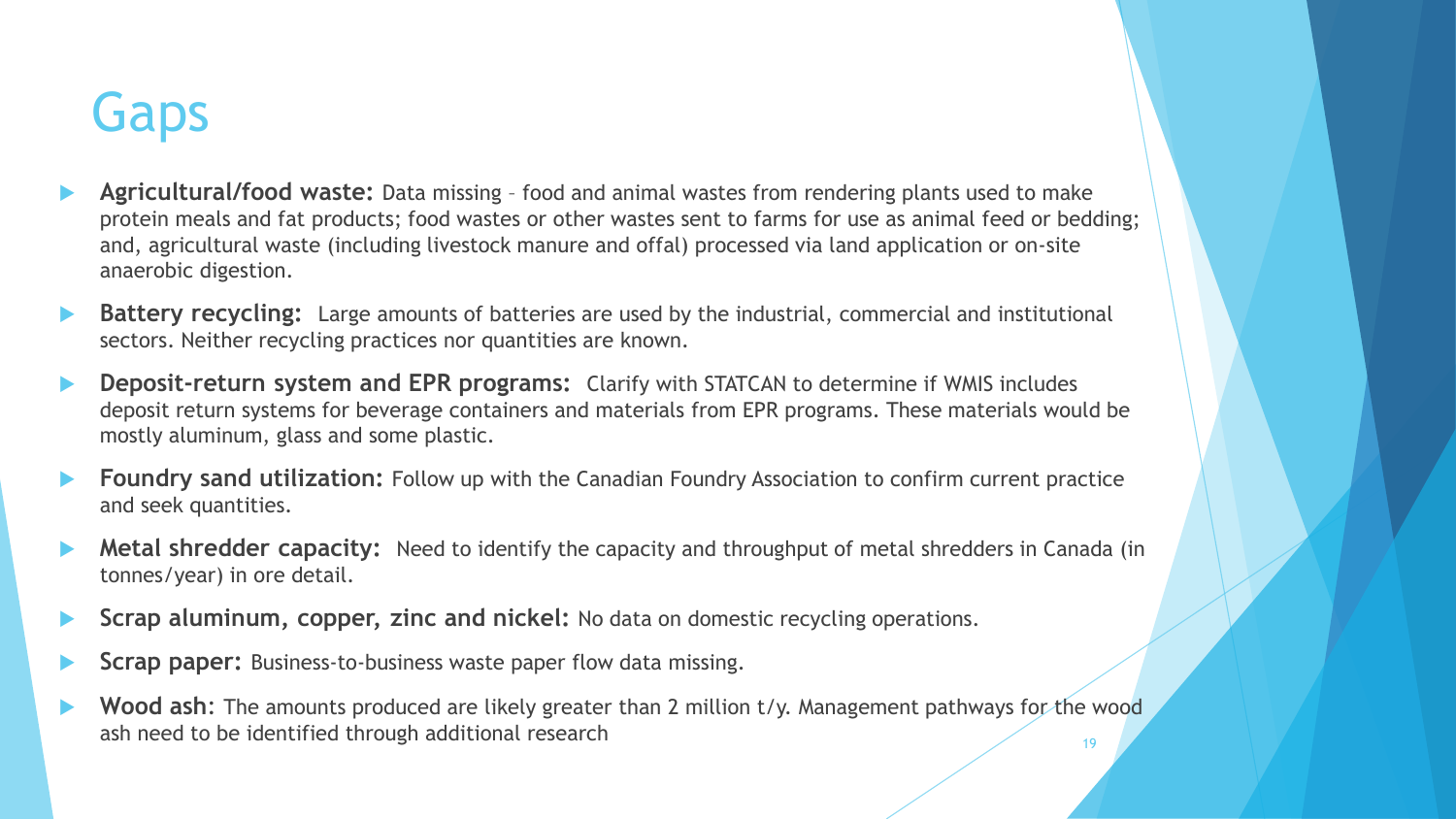# Next steps

- $\blacktriangleright$  Identify missing materials and products that are recovered and/or recycled in Canada
- ▶ Consider how existing data gaps can be bridged
- Determine whether waste generated (the denominator) could be measured or deduced
- $\blacktriangleright$  Find out how other countries measure CE
- ▶ Consider the pros/cons of a national "Circular Economy Survey" to capture more refined data on a regular basis